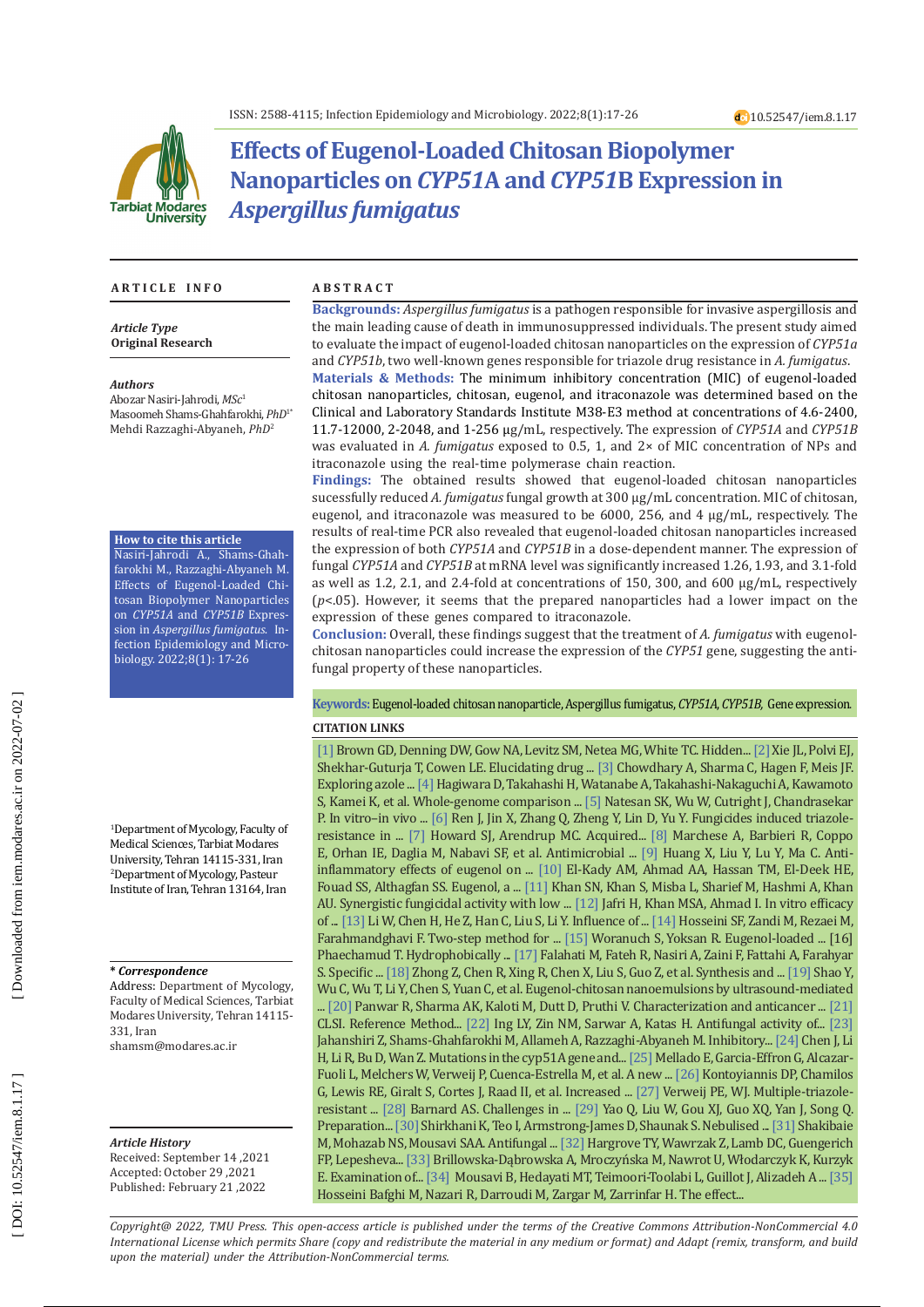## **Introduction**

With the advent of the first fungal infections and the identification of the harmful effects of these pathogens on human health, endless efforts have been made to control and manage fungal-associated diseases. It has been claimed that pathogenic fungi could infect more than one billion individuals each year and are the main leading cause of more than 1.5 million deaths around the world <u>[1]</u>Patients with suppressed immune system diseases, such as those with HIV/ AIDs or those taking immunosuppressive drugs, are at higher risk of developing fungal infections and may lose their lives if not treated properly<sup>[2]</sup>. Among different pathogenic fungi, *Aspergillus fumigatus*, as the main pathogen responsible for invasive aspergillosis, seems to account for a considerable number of deaths in immunosuppressed patients<sup>[3]</sup>. Thus far, triazole drugs, as inhibitors of lanosterol  $14$ - $\alpha$ -demethylase, have been widely used in the treatment *of A. fumigatus*-associated infections; however, in most cases, *A. fumigatus* has found a way to bypass the cytotoxicity of these drugs and develope a resistance phenotype. The alteration in the structure of the *CYP51* protein as a result of point mutations<sup>[4,5]</sup>, gene amplification, or gene overexpression  $^{[6]}$  is the most commonly reported mechanism in *A. fumigatus,* which could be related to triazole resistance. Through up-regulating the expression of these efflux pumps, *A. fumigatus* seems to prevent the accumulation of triazoles in the cells and thereby attenuate the toxicity of triazole drugs<sup>[7]</sup>.

Given the failure of triazole drugs as a firstline treatment for invasive aspergillosis and the life-threatening impact of *A. fumigatus* on the quality of life of patients with immunosuppressed status, it is not surprising that many efforts are underway to propose the best therapeutic options for

the treatment of this fungal infection with higher efficacy and fewer side effects. Thus far, much attention has been paid to the natural compounds for the treatment of invasive aspergillosis, as in many cases, these compounds have lower toxicity. Eugenol  $(C_{10}H_{12}O_2)$  is a major phenolic compound of 2 clove oil, nominated as 4-allyl-2-methoxy phenol by IUPAC (Fig. 1), which has been shown to have potent antifungal, antiinflammatory, and anti-parasitic functions  $18-10$ ].Moreover, eugenol has been shown to have synergistic effects with various antifungal agents such as methyleugenol and amphotericin  $B^{[11]}$ . Interestingly, it has been suggested that eugenol could reduce<br>the survival of drug-resistant strains the survival of drug-resistant strains of *Candida albicans* and *Streptococcus*  mutans<sup>[12]</sup> . Although eugenol seems promising in the treatment of infections, its sensitivity to light and oxygen as well as its low solubility in water have muted the enthusiasm for the application of this agent in theraputic strategies<sup>[13]</sup>. However, the advent of new technologies has come into play and suggested that encapsulating eugenol with nanoparticles (NPs) could possibly be a way to not only increase the half-life of the compound but also more properly deliver the agent into the site of  $inflection^{[13-15]}$ . Chitosan as a natural cationic polysaccharide has been proposed to be the best biomaterial for fabricating NPs due to its biodegradability and non-toxicity (Fig. 2)  $1<sup>[16]</sup>$ . Moreover, the potent antifungal activity of chitosan suggestes that copolymer of glucosamine and N-acetyl glucosamine units might be a good candidate to be used as a capsule for eugenol $[17-19]$ .

**Objectives:** Given the aforementioned reasons and based on the valuable anti-fungal efficacy of eugenol against drug-resistant fungal strains, the present study aimed to evaluate the impact of eugenol-loaded chitosan nanoparticles on the expression of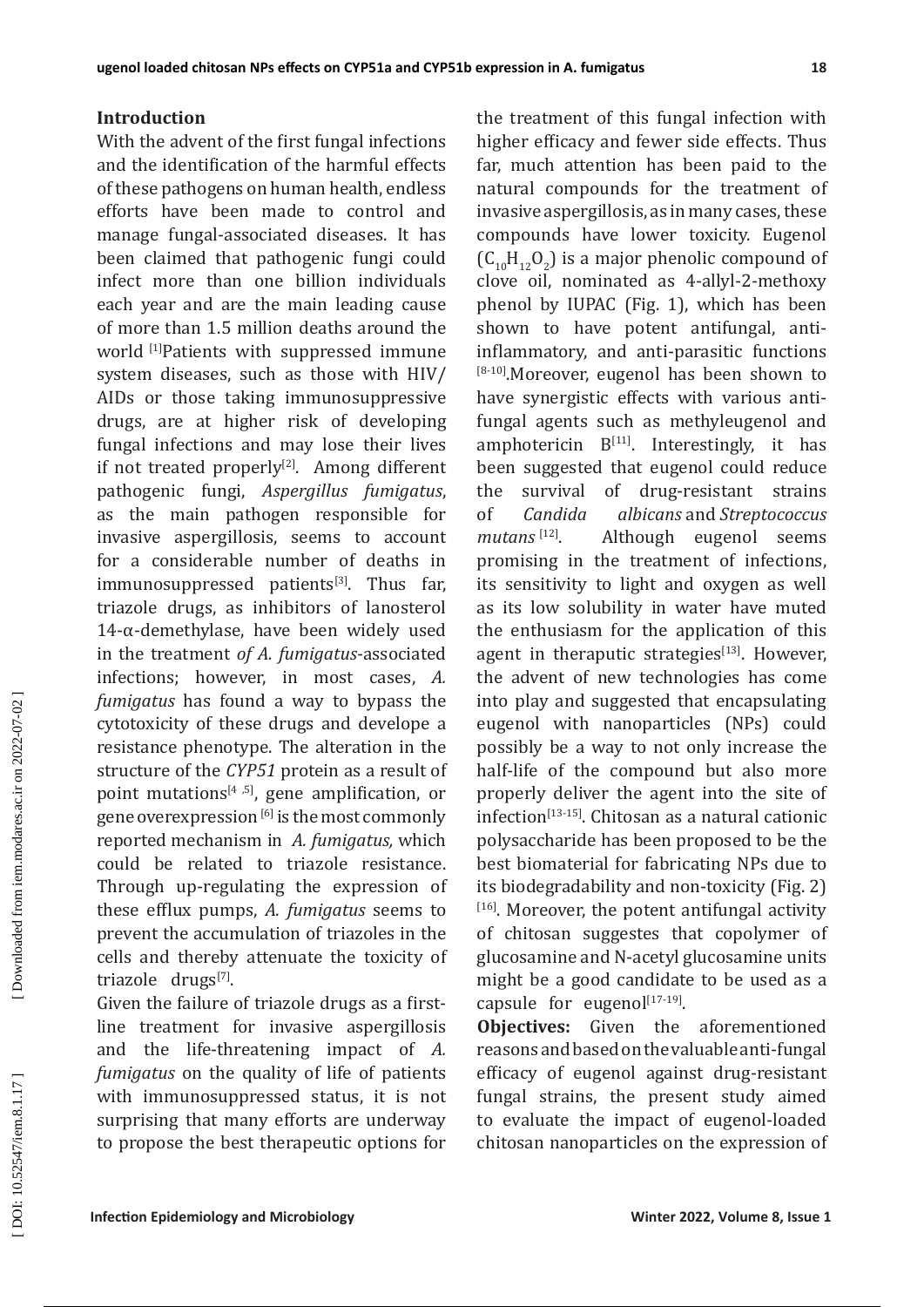*CYP51a* and *CYP51b* in *A. fumigatus* .



**Figure 1)** The molecular structure scheme of eugenol



**Figure 2)** The molecular structure scheme of chitosan polymer

## **Materials and Methods**

**Synthesis and formulation of eugenolloaded chitosan nanoparticles:** The ionotropic gelation technique was used to<br>manufacture eugenol-loaded chitosan NPs manufacture eugenol-loaded chitosan NPs<br><sup>[20 ,17]</sup>.In the first step, to prepare chitosan (CAS # 9012-76-4) solution, chitosan was agitated in the aqueous solution of acetic acid, the mixture was left overnight at room temperature and then centrifuged at 12000 rpm for 30 min at 4 °C by a laboratory centrifuge (TGL-20M, Lu Xiangyi, Shanghai, China). After filtering the supernatant using a Whatman quantitative No. 42 filter paper, Tween 80 (CAS # 9005-65-6) was added to the chitosan solution as a surfactant. To reach a homogenous solution, the resulting solution was stirred on an electric mixer (Froilabo: EC180 France) for 2 hrs. Then eugenol (99% CAS #97-53-0) was slowly dropped into the chitosan solution (20 mL) during homogenization. To synthesize the nanoparticles, TPP solution (20 mL) (CAS # 7758-29-4) was gradually dropped into the chiston-eugenol solution, and the mixture was sonicated for 4 min. The synthesized eugenol-loaded chitosan NPs had an average size of  $300\pm100$  and  $330.9 \pm 15.2$ 

nm according to TEM images and Zeta sizer, respectively.

**Fungal strain:** A fluconazole-resistant clinical strain of *A. fumigatus* Af293 was obtained from the Department of Mycology, Pasteur Institute of Iran (http://fa1.pasteur. ac.ir/pages.aspx?id=1152) and cultured on Sabouraud dextrose agar (SDA, Merck, Germany) medium for 48 hrs at 37 °C.

**Antifungal drug susceptibility and MIC determination:** Antifungal activity of eugenol-loaded chitosan nanoparticles (NPs), chitosan, eugenol, and itraconazole was assayed according to the guidelines of the National Committee for Clinical Laboratory Standards CLSI M38-E3 method $^{[21]}$ . Briefly, *A. fumigatus* was adjusted to a final concentration of  $0.5-2.5\times10^{5}$  CFU/mL in RPMI-1640 (Sigma-Aldrich, USA) plus MOPS (3-(N-morpholino) propanesulfonic acid) medium, and 100 µL of cell suspension was added to a 96-well plate. The stock solutions of the prepared NPs, chitosan, and eugenol were prepared by dissolving in RPMI-1640 (Sigma-Aldrich, USA), and two-fold serial dilutions were prepared in RPMI to obtain the final concentrations of 2400-4.6, 12000- 11.7, and 2048-2 μg/mL, respectively. Serial two-fold concentrations of itraconazole (ITR) (256-1 µg/mL) were prepared from a stock solution of the drug (CAS # 84625- 61-6, Sigma-Aldrich, USA) in DMSO (Merck, Germany). The plates were incubated at 35 °C for 72 hrs. All tests were conducted in triplicate in three independent experiments. The minimum inhibitory concentrations (MIC) of NPs, chitosan, eugenol, and ITR were determined based on the inhibition of fungal growth in 96-well microplates by visual assay. MIC was defined as the lowest concentration of the tested materials capable of interrupting any visible fungal growth [22]. MFC was the lowest concentration of the extract, which caused no fungal colony to appear on SDA plates.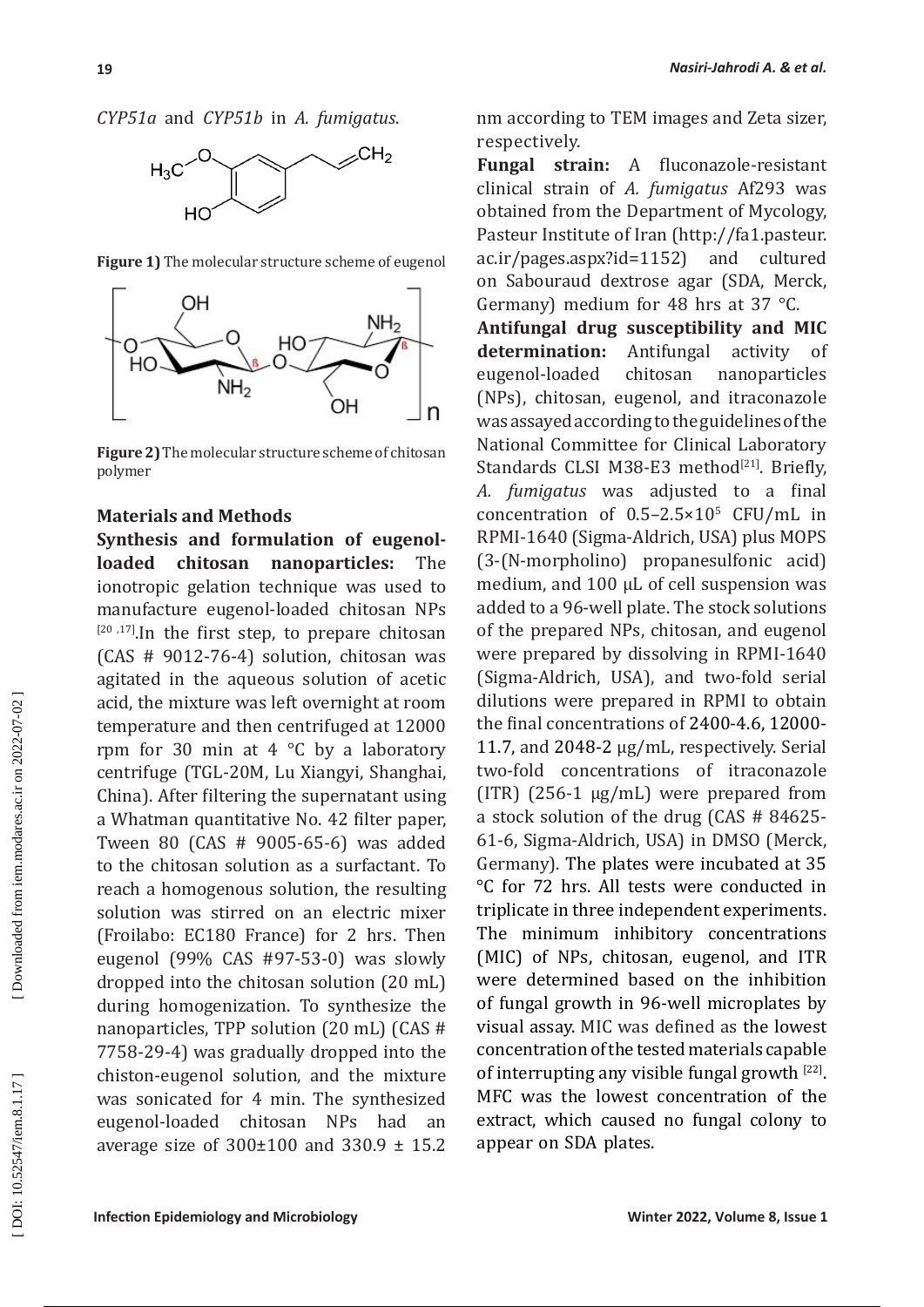| <b>Primer</b> | <b>Sequence</b>                                       | <b>Accession no.</b> | <b>Amplicon Size</b> |  |
|---------------|-------------------------------------------------------|----------------------|----------------------|--|
| CYP51A        | 5'- CGTGCAGAGAAAAGTATGGCG<br>5'- CTGAACGCCCAGGTAGACTG | XM_747044.1          | 77 bp                |  |
| CYP51B        | 5'- CAACATGGGTGCTTGTTGGAA<br>5'-ATATCGCCATACTTTGCGCGG | XM 744041.1          | 202 bp               |  |
| B-tubulin     | 5'-AATTGGTGCCGCTTTCTGG<br>5'- AGTTGTCGGGACGGAATAG     | Xm-747363.1          | 281bp                |  |

**Table 1)** The specific primer sequences and amplified product sizes

*CYP51A* **and** *CYP51B* **genes expression analysis:** *A. fumigatus* spores suspension  $(0.5 - 2.5 \times 10^{5} \text{ CFU/mL})$  was cultured in 100 mL of Czapek Dox broth (HiMedia, India) and treated with 0.5× of MIC concentrations of NPs and ITR. The flasks were kept in a shaking incubator at 32 °C for 72 hrs. Fungal cells were separated from the culture medium by centrifugation at 4000 ×g and frozen in liquid nitrogen until used for RNA isolation. Total RNA was purified from approximately 100 mg of crushed fungal cells in 1 mL of trizol (BioMerieux, France). Determination of total RNA quality was performed using a ND-100 spectrophotometer (NanoDrop Technologies, Wilmington, DE, US) and gel electrophoresis. The desired bands were observed on 1% agarose gel. The extracted RNA was stored in a freezer at -70 °C until used for cDNA synthesis $[23]$ , which was performed using cDNA synthesis kit made by Fermentas Company (Germany). The efficiency of specific primers was calculated by preparing  $10^{-1}$  to  $10^{-4}$  serial dilutions of each specific cDNA primer sample (Table 1). The beta-tubulin gene was used as a housekeeping gene. Quantitative real-time PCR was carried out using SYBR Green Master Mix (GENET BIO) in a final volume of 25 μL for each reaction using an ABI PRISM 7500 thermal cycler (Applied Biosystems). Two-step PCR conditions were as follows:

after an initial incubation at 95 °C for 10 min, 40 cycles of denaturation at 95 °C for 15 s and 60 °C for 1 min were performed  $^{123}$ . Expression of *CYP51A* and *CYP51B*genes at the mRNA level was investigated using the  $2^{-\Delta\Delta ct}$  formula.

**Statistical analysis:** All statistical analyses were performed using SPSS software V. 28 and GraphPad Prism software V. 9.2.0. Data were analyzed using an unpaired student *t*-test. A *p* value of less than .05 was considered statistically significant.

### **Findings**

**Minimum inhibitory concentration (MIC) of the prepared nanoparticles against** *A. fumigatus:* To evaluate whether eugenol-chitosan nanoparticles could exert antifungal activity, *A . fumigatus*  (*Af293*) was treated with eugenol, chitosan, and eugenol-chitosan nanoparticles separately. As a positive control, the fungus was also treated with itraconazole. The inhibitory effect of these agents on *A . fumigatus* is shown in Table 2. As presented, the lowest concentration of itraconazole which could induce antifungal effects on *A . fumigatus*  (Af293) was 4  $\mu$ g/mL. The results also showed that eugenol-chitosan nanoparticles could reduce the survival of *A . fumigatus* at a lower concentration compared to chitosan or eugenol alone. While the lowest inhibitory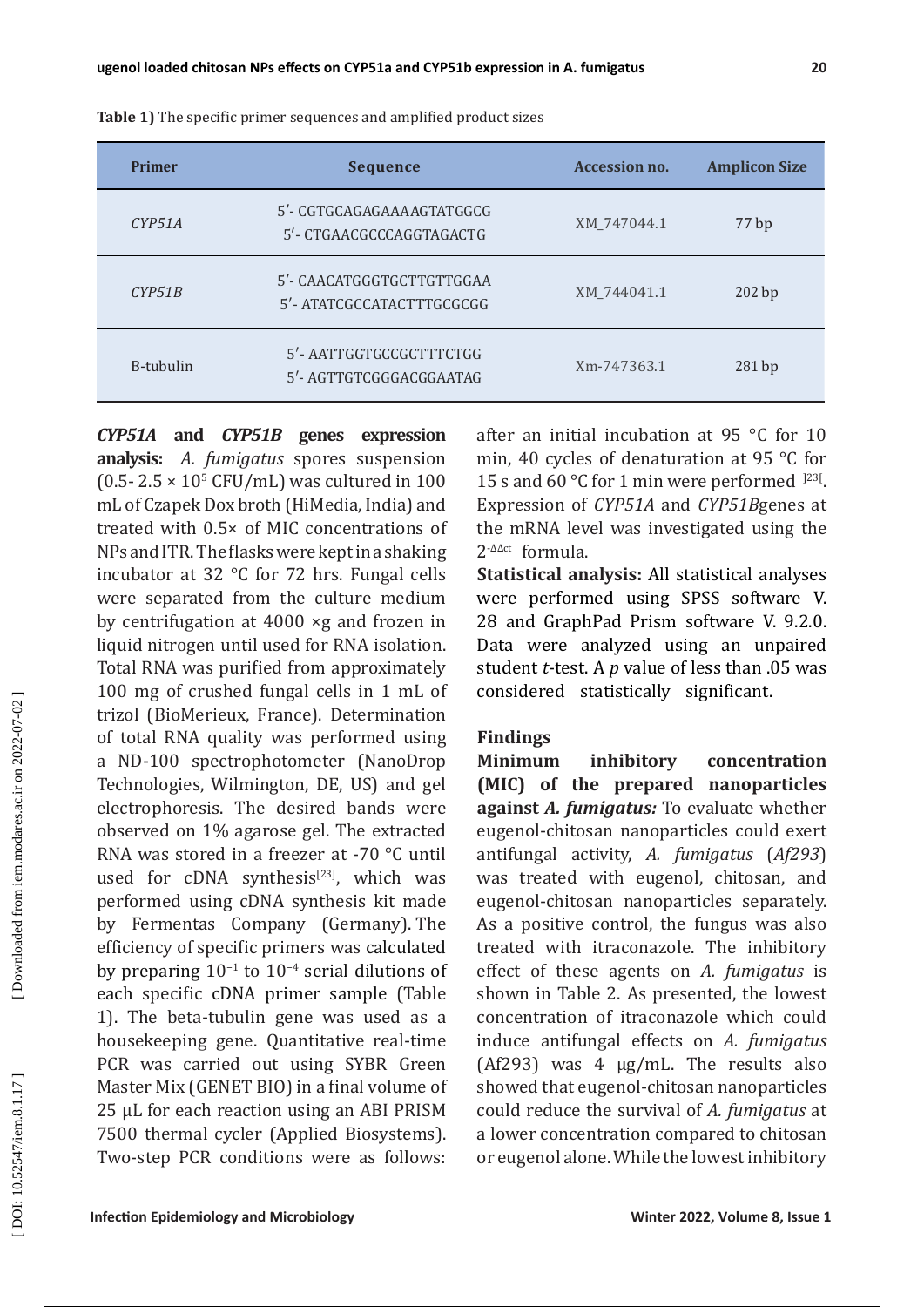| <b>Fungal strain</b>    | <b>Chitosan</b> |                            | <b>Eugenol</b>             |            | <b>Nanoparticle</b> |                            | <b>Itraconazole</b> |                            | <b>Fluconazole</b> |                            |
|-------------------------|-----------------|----------------------------|----------------------------|------------|---------------------|----------------------------|---------------------|----------------------------|--------------------|----------------------------|
|                         | <b>MIC</b>      | <b>MFC</b><br>$(\mu g/mL)$ | <b>MIC</b><br>$(\mu g/mL)$ | <b>MFC</b> | <b>MIC</b>          | <b>MFC</b><br>$(\mu g/mL)$ | <b>MIC</b>          | <b>MFC</b><br>$(\mu g/mL)$ | <b>MIC</b>         | <b>MFC</b><br>$(\mu g/mL)$ |
| A. fumigatus<br>(AF293) | 6000            | 12000                      | 256                        | 1024       | 300                 | 600                        | $\overline{4}$      | 16                         | 64<                | 256<                       |

**Table 2.** The minimum inhibitory and fungicidal concentrations of chitosan, eugenol, itraconazole, and eugenolchitosan nanoparticles (μg/mL) on *A. fumigatus*.

concentration of chitosan and eugenol each was 6000 and 256 μg/mL, respectively, the MIC of NPs was determined to be 300 μg/ mL.

**Effect of eugenol-chitosan nanoparticles on the expression level of** *CYP51a* **and**  *CYP51b* **genes in** *A. fumigatus:* The upregulation of *CYP51A* in *A. fumigatus* is associated with the induction of drug resistance against itraconazole<sup>[24]</sup>. The results showed that when *A. fumigatus* was treated with itraconazole, the expression of *CYP51A* significantly increased, suggesting that *A. fumigatus* may exploit *CYP51A* to overcome itraconazole toxicity (Figure 3).

To evaluate whether the nanoparticles consisting of eugenol and chitosan could alter the expression of this gene in *A. fumigatus*, the fungus was treated with NPs at concentrations of 150, 300, and 600 µg/mL. The results showed that the nanoparticles could also increase the expression of *CYP51a* in a dose-dependent manner.



**Figure 3)** The effect of eugenol-chitosan nanoparticles on the expression of *CYP51A*. q-PCR analysis revealed that treatment of *A. fumigatus* with eugenol-chitosan nanoparticles and itraconazole increased the expression of *CYP51A*. The values are given as the mean ± standard deviation of three independent experiments. A *p*-value of less than .05 represents significant changes compared to untreated control.

As presented in Figure 4, the maximum effect of the nanoparticles on *CYP51A* expression was observed at the concentration of 600 µg/mL, which elevated this gene expression by a 3.1 fold change. As compared to itraconazole, which increased this gene expression by almost 5-fold, it seems that the highest dose of the nanoparticles had a lower impact on *CYP51A* expression. To strengthen this finding, the effect of itraconazole and the nanoparticles was evaluated on the expression of *CYP51B* as another gene involved in sterol 14-demethylase expression. In agreement with the results obtained from *CYP51A,* both itraconazole and eugenol-chitosan nanoparticles upregulated the expression of *CYP51B* (Figure 3 and 4). While itraconazole increased the expression of *CYP51B* by a 3.7-fold change, the nanoparticles at concentrations of 150, 300, and 600 µg/mL upregulated the expression of this gene by 1.2, 2.1, and 2.4-fold changes, respectively (Figure 4).

## **Discussion**

The high incidence of invasive fungal infections, especially in patients with suppressed immune system conditions, has put the proper treatment of such infections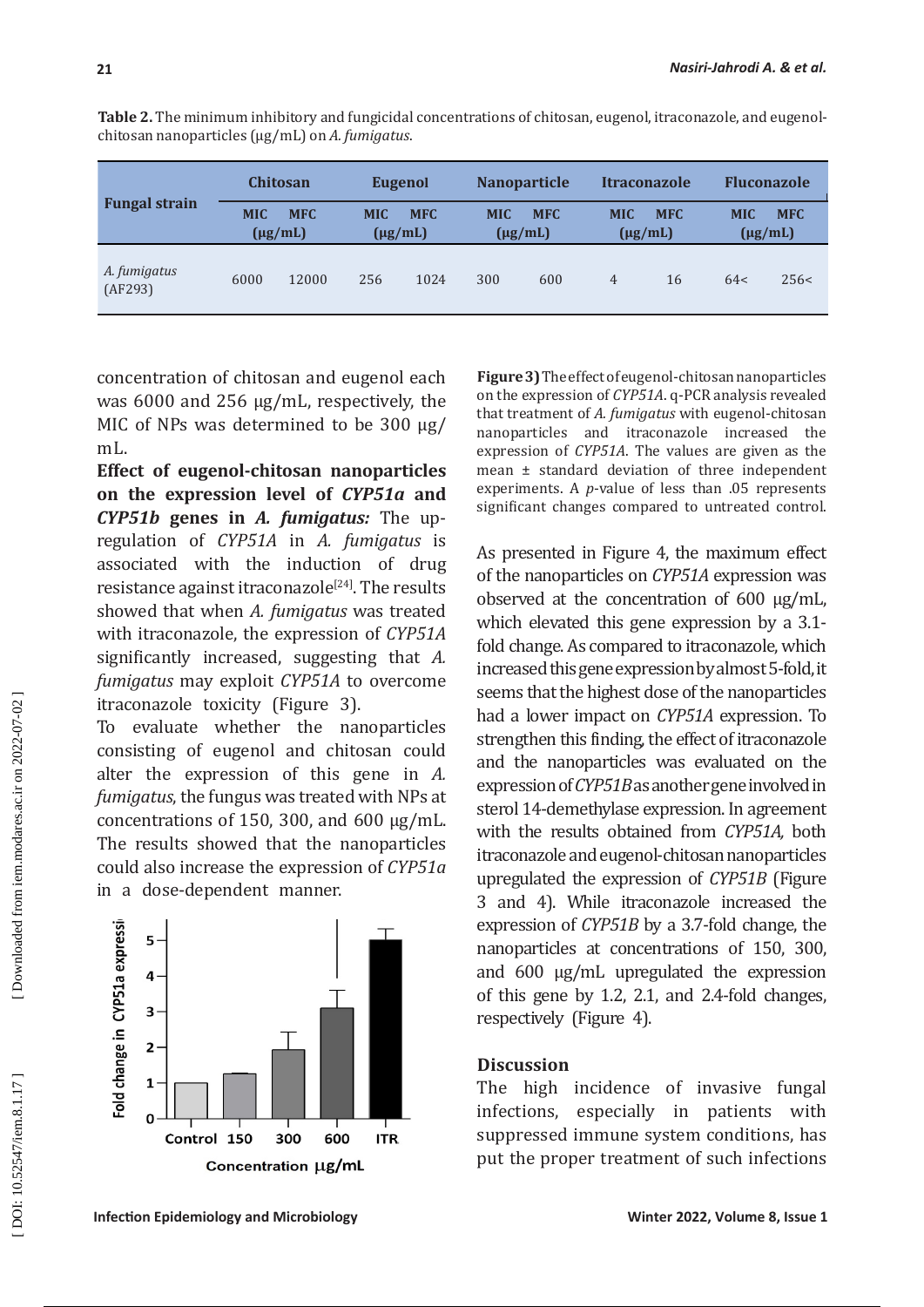

**Figure 4)** The effect of eugenol-chitosan nanoparticles on the expression of *CYP51B*. Both itraconazole and eugenol-chitosan nanoparticles elevated the mRNA expression of *CYP51B*. Values are given as the mean ±standard deviation of three independent experiments. A *p*-value of less than .05 represents significant changes compared to untreated control.

on a priority <sup>[25]</sup>. Among a wide range of pathogenic fungi, *A. fumigatus* as an airborne fungal pathogen has been shown to be responsible for the death of hospitalized patients, especially those with immune deficiency or those undergoing hematopoietic stem cell transplantation  $[26]$ . Even with the emergence of intensive treatments against this fungus such as triazole drugs like itraconazole and voriconazole, the mortality rate due to the induction of drug-resistance is still great. In the present study, itraconazole MIC (4 μg/ mL) was found to be high against *A. fumigatus* Af293. In agreement with this finding, Verweij et al. (2007) also indicated that only high dosages of itraconazole, voriconazole, and ravuconazole could reduce the survival of different strains of A. fumigatus<sup>[27]</sup>. Despite their effectiveness, factors such as short half-life, insolubility, as well as difficulties in reaching the infection site have muted the

enthusiasm for the application of such agents in the treatment of *A. fumigatus* <sup>[28]</sup>. Therefore, finding a drug with maximum antifungal effects against drug-resistant fungi has been turned into an active field, and recently, much attention has been paid to natural products with minimal side effects. The present study aimed to use eugenol in the form of nanoparticles to address its therapeutic value against *A. fumigatus*. Eugenol was loaded on chitosan, a natural cationic polysaccharide with anti-fungal activities  $17-18$ .

The results showed that when *A. fumigatus* was treated with increasing concentrations of the prepared nanoparticles, the survival capacity of the fungus was reduced in a dose-dependent manner. More interestingly, the anti-fungal property of these nanoparticles was stronger compared to chitosan or eugenol alone. While the nanoparticles at a concentration of 300 μg/mL could significantly reduce the population of *A. fumigatus*, the lowest concentrations of chitosan and eugenol, which could significantly diminish the growth of this fungus were 6000 and 256 μg/mL, respectively. The survival rate of human cells treated with chitosan nanoparticles indicates the non-toxicity of these particles  $[29]$ . This finding clearly indicates that the application of nanoparticles made of organic and nontoxic materials could be a better option in the treatment of fungal infections, as they could exert stronger therapeutic impact. It should be noted that the differences in antifungal activity could be due to the fact that these particles are made in a one-to-one mode, and as a result the concentration of components is reduced by half. Thus far, many studies have emphasized the advantages of nanoparticles in the treatment of *A. fumigatus*, especially the green nanoparticles synthesized using natural polymers. It has been shown that<br>amphotericin B-polymethacrylic acid B–polymethacrylic acid nanoparticles have remarkable therapeutic effects and could prevent the destructive

Downloaded from iem.modares.ac.ir on 2022-07-02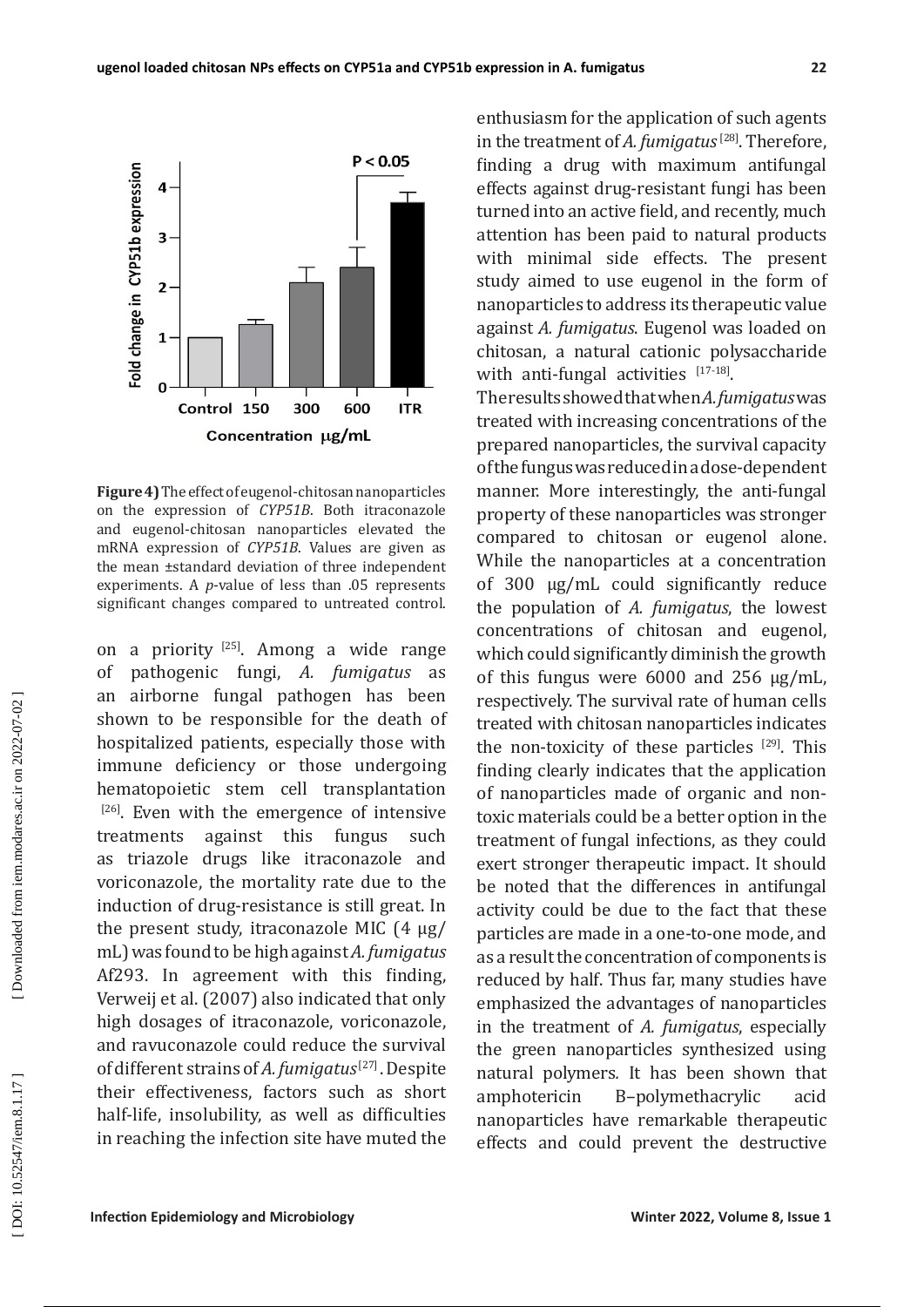effects of aspergillosis on the lungs in murine models<sup>[30]</sup>. In a study, the effect of selenium nanoparticles was evaluated on *A. fumigatus,* and the results of MIC measurements revealed that at a concentration of 100 μg/ mL, these NPs could reduce the population of the fungus<sup>[31]</sup>. These findings indicate that NPs could significantly be used as a therapeutic option in the treatment of fungal infection. The induction of drug resistance is one of the main concerns in *A. fumigatus* treatment, and the results of previous studies suggest that this fungus recruits several mechanisms to attenuate the antifungal properties of different drugs<sup>[24]</sup>. Cytochrome P450s, also known as CYP51, is the target of azoles, which participates in the regulation of sterol synthesis. The importance of CYP51 in the survival capacity of *A. fumigatus* is to the degree that the simultaneous deletion/ inactivation of *CYP51A* and *CYP51B*, as two isoforms of CYP51, is lethal for this fungus <sup>[32]</sup>. Although triazole drugs like itraconazole have been developed to inhibit the fungal CYP51, *A. fumigatus* has found a way to increase the expression of this gene and therefore attenuate the efficacy of these drugs. The up-regulation of *CYP51A* in *A. fumigatus* is associated with the induction of drug resistance against itraconazole<sup>[24]</sup>. The results showed that the expression of *CYP51A* (5-fold) was significantly increased in *A. fumigatus* treated with itraconazole, suggesting that *A. fumigatus* may exploit *CYP51A* to overcome itraconazole toxicity. Also, the expression of *CYP51A* gene (3.1-fold) in *A. fumigatus* treated with eugenol-chitosan encapsulated nanoparticles was significantly increased in a dose-dependent manner.

The expression of *CYP51B* was upregulated by a 3.7-fold change in *A. fumigatus* treated with itraconazole. The treatment of *A. fumigatus* with the nanoparticles at concentrations of 150, 300, and 600 µg/mL also caused a 1.2, 2.1, and 2.4-fold increase in *CYP51B*  expression, respectively. A previosu study declared that the up-regulation of both *CYP51A* and *CYP51B* was associated with the induction of resistance to voriconazole in *A. fumigatus* species<sup>[33]</sup>. In agreement with this finding, the present study results also showed that the treatment of *A. fumigatus*  with these nanoparticles was associated with a remarkable elevation in the expression levels of both *CYP51A* and *CYP51B,* which are involved in the induction of drug resistance mechanisms, as one of the main concerns, and in the regulation of sterol synthesis.

Mousavi et al. (2015) designed a siRNA against *CYP51A* mRNA and suggested that silencing *CYP51A* could reduce the MIC of itraconazole against *A. fumigatus*<sup>[34]</sup>. Based on the importance of CYP51 gene in the survival of *A. fumigatus*, we aimed to evaluate whether eugenol-chitosan nanoparticles could alter the expression of these genes. The results of qRT-PCR revealed that the expression of both genes increased in the presence of nanoparticles, suggesting the attempts of *A. fumigatus* to overcome the anti-fungal property of eugenol-chitosan nanoparticles. In contrast to this study findings, Bafghi et al. (2021) reported that selenium NPs were able to reduce the expression of *CYP51* in *A.*  fumigatus<sup>[35]</sup>. This discrepancy in the results could be due to the nature of the nanoparticles, as in contrast to our nanoparticles which were composed of natural compounds, the selenium NPs used in Bafghi's study were synthetic.

To the best of our knowledge and as far as we know, this was the first time that the effect of eugenol-chitosan nanoparticles on *CYP51* expression was evaluated. Overall, this study results suggested that eugenol-chitosan had stronger anti-fungal activity against *A. fumigatus* compared to their components. Although these nanoparticles increased the expression of the *CYP51* gene, further studies are required to evaluate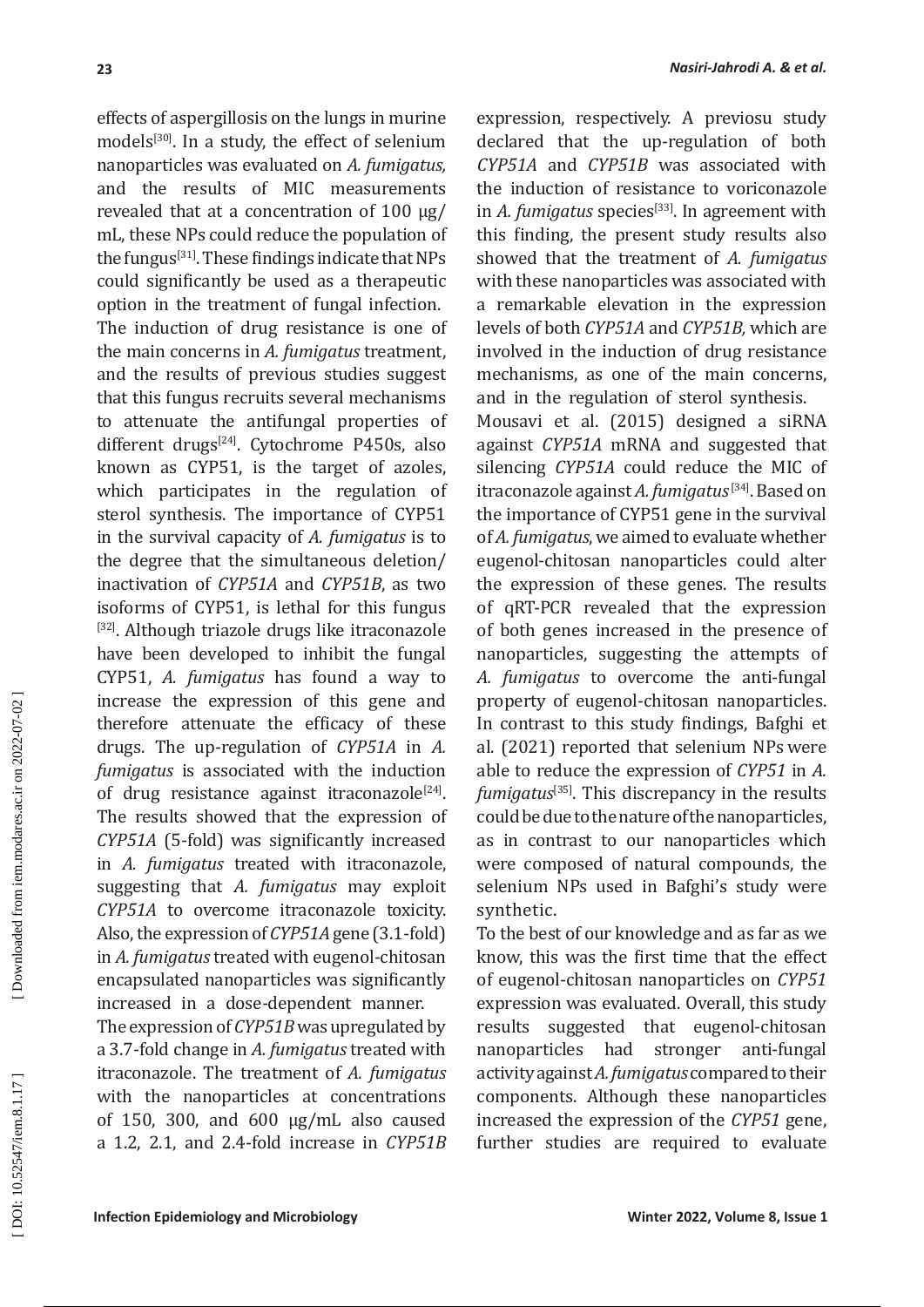whether this up-regulation could attenuate the toxic activity of these NPs against the fungus. Moreover, it would be more beneficial to examine the synergistic effects of eugenolchitosan nanoparticles together with other anti-fungal agents as well as *CYP51* inhibitors.

## **Acknowledgments**

Research reported in this publication was supported by Elite Researcher Grant Committee under the award number (grant no. 958935) from the National Institute for Medical Research Development (NIMAD), Tehran, Iran. Financial supports from the Research Deputy of Tarbiat Modares University are also acknowledged.

**Ethical permission:** This work was approved by the Ethics committee of TMU.

**Conflict of interest:** The authors declare no conflicts of interest.

**Authors' contribution:** Conceptualization: MS-G, MR-A; data curation: MS-G; formal analysis: AN-J, MS-G, MR-A; Investigation: AN-J, MS-G, MR-A; methodology: AN-J; project administration: MS-G; resources: MSG; supervision: MS-G; writing of the original draft: AN-J; writing-review and editing: MSG, MR-A.

**Fundings:** Research reported in this nublication was supported by Elite publication was supported by Researcher Grant Committee under award<br>number [958935] from the National number [958935] from the National Institute for Medical Research Development (NIMAD), Tehran, Iran.

**Consent to participate**: Written informed consents were obtained from all participants.

## **References**

- 1. Brown GD, Denning DW, Gow NA, Levitz SM, Netea MG, White TC. Hidden killers: Human fungal infections. Sci Transl Med. 2012;4(165):165rv13.
- 2. Xie JL, Polvi EJ, Shekhar-Guturja T, Cowen LE. Elucidating drug resistance in human fungal pathogens. Future Microbiol. 2014;9(4):523-42.
- 3. Chowdhary A, Sharma C, Hagen F, Meis JF. Exploring azole antifungal drug resistance in Aspergillus fumigatus with special reference

to resistance mechanisms. Future Microbiol. 2014;9(5):697-711.

- 4. Hagiwara D, Takahashi H, Watanabe A, Takahashi-Nakaguchi A, Kawamoto S, Kamei K, et al. Wholegenome comparison of Aspergillus fumigatus strains serially isolated from patients with aspergillosis. J Clin Microbiol. 2014:52(12):4202- 9.
- 5. Natesan SK, Wu W, Cutright J, Chandrasekar P. In vitro–in vivo correlation of voriconazole resistance due to G448S mutation (cyp51A gene) in Aspergillus fumigatus. Diagn Microbiol Infect Dis. 2012:74(3):272-7.
- 6. Ren J, Jin X, Zhang Q, Zheng Y, Lin D, Yu Y. Fungicides induced triazole-resistance in Aspergillus fumigatus associated with mutations of TR46/Y121F/T289A and its appearance in agricultural fields. J Hazard Mater. 2017;326:54- 60.
- 7. Howard SJ, Arendrup MC. Acquired antifungal drug resistance in Aspergillus fumigatus: Epidemiology and detection. Med Mycol.<br>2011;49(Suppl 1):S90-5. 2011;49(Suppl
- 8. Marchese A, Barbieri R, Coppo E, Orhan IE, Daglia M, Nabavi SF, et al. Antimicrobial activity of eugenol and essential oils containing eugenol: A mechanistic viewpoint. Crit Rev Microbiol. 2017;43(6):668-89.
- 9. Huang X, Liu Y, Lu Y, Ma C. Anti-inflammatory effects of eugenol on lipopolysaccharide-induced inflammatory reaction in acute lung injury via regulating inflammation and redox status. Int Immunopharmacol. 2015;26(1):265-71.
- 10. El-Kady AM, Ahmad AA, Hassan TM, El-Deek HE, Fouad SS, Althagfan SS. Eugenol, a potential schistosomicidal agent with anti-inflammatory and antifibrotic effects against Schistosoma mansoni, induced liver pathology. Infect Drug Resist. 2019;12:709-19.
- 11. Khan SN, Khan S, Misba L, Sharief M, Hashmi A, Khan AU. Synergistic fungicidal activity with low doses of eugenol and amphotericin B against Candida albicans. Biochem Biophys Res Commun. 2019;518(3):459-64.
- 12. Jafri H, Khan MSA, Ahmad I. In vitro efficacy of eugenol in inhibiting single and mixed-biofilms of drug-resistant strains of Candida albicans and Streptococcus mutans. Phytomedicine. 2019;54:206-13.
- 13. Li W, Chen H, He Z, Han C, Liu S, Li Y. Influence of surfactant and oil composition on the stability and antibacterial activity of eugenol nanoemulsions. LWT-Food Sci Technol. 2015;62(1):39-47.
- 14. Hosseini SF, Zandi M, Rezaei M, Farahmandghavi F. Two-step method for encapsulation of oregano essential oil in chitosan nanoparticles: Preparation, characterization, and in vitro release